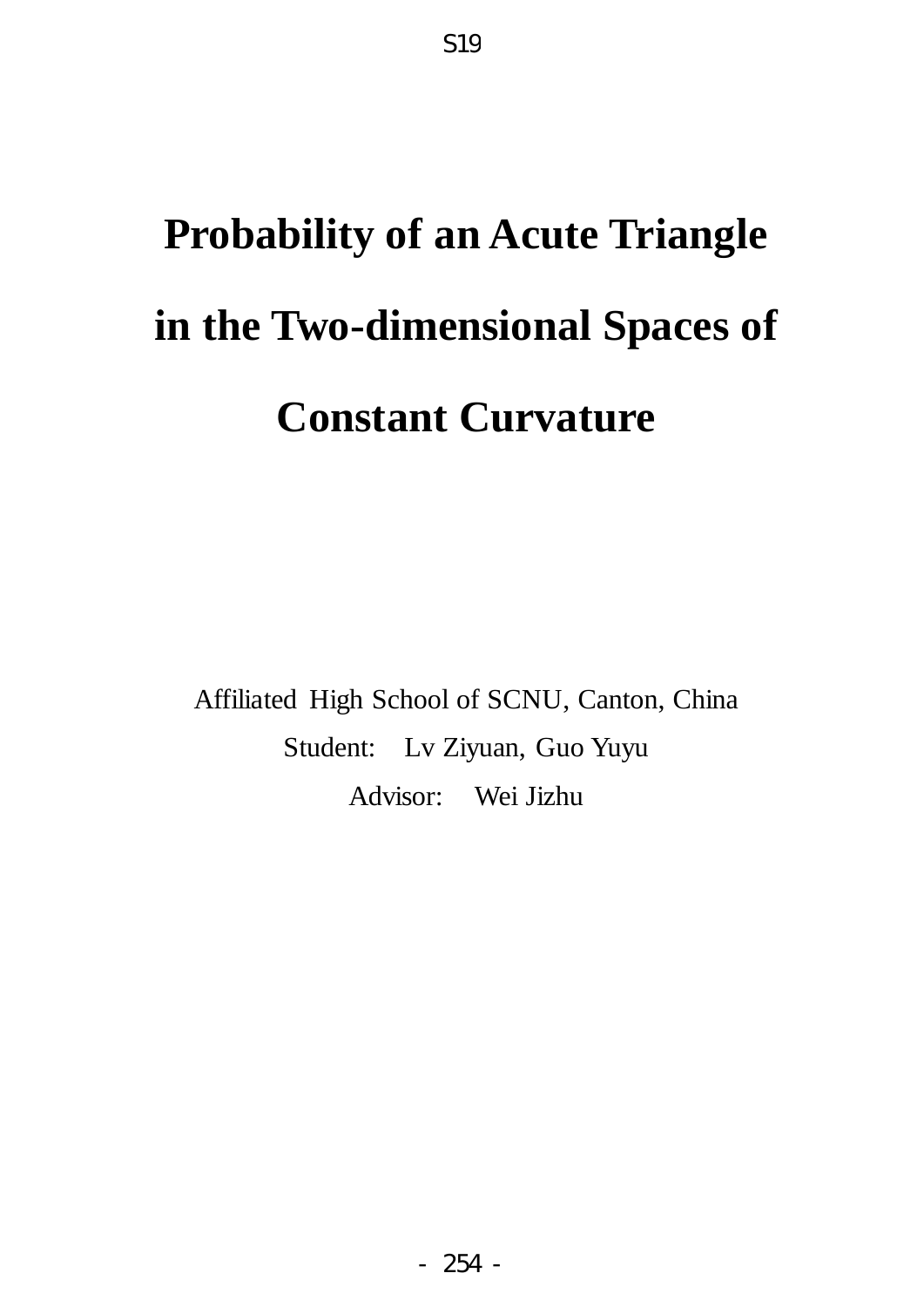# **Probability of an Acute Triangle in the Two-dimensional Spaces of Constant Curvature**

#### **Abstract**

The interest in the statistical theory of shape has arisen since Kendall found that the metric geometry of spaces is precisely the required tool for the systematic comparison and classification of various shapes in 1980s. The statistical theory of shape is widely used in the fields such as quantum physics, biology, and medical science.

This paper concerns the probability of acute triangles on the spaces of constant curvature. We prove the following results:

1. On the unit sphere  $S^2$ , the probability for a triangle formed by choosing three points at random to be an acute one is  $\frac{1}{16}$ . 16

2. On Poincaré disc *D*, the probability for a triangle formed by choosing three points at random to be an acute one is  $\frac{5}{3}$ . 8

The paper involves many disciplines, including probability, geometry. The highlight is the idea of reducing the given probability problem to a question of solid geometry.

**Key words:** Random triangle, Geometric probability, Non-Euclidean geometry, Spaces of constant curvature, Rigidity theorem.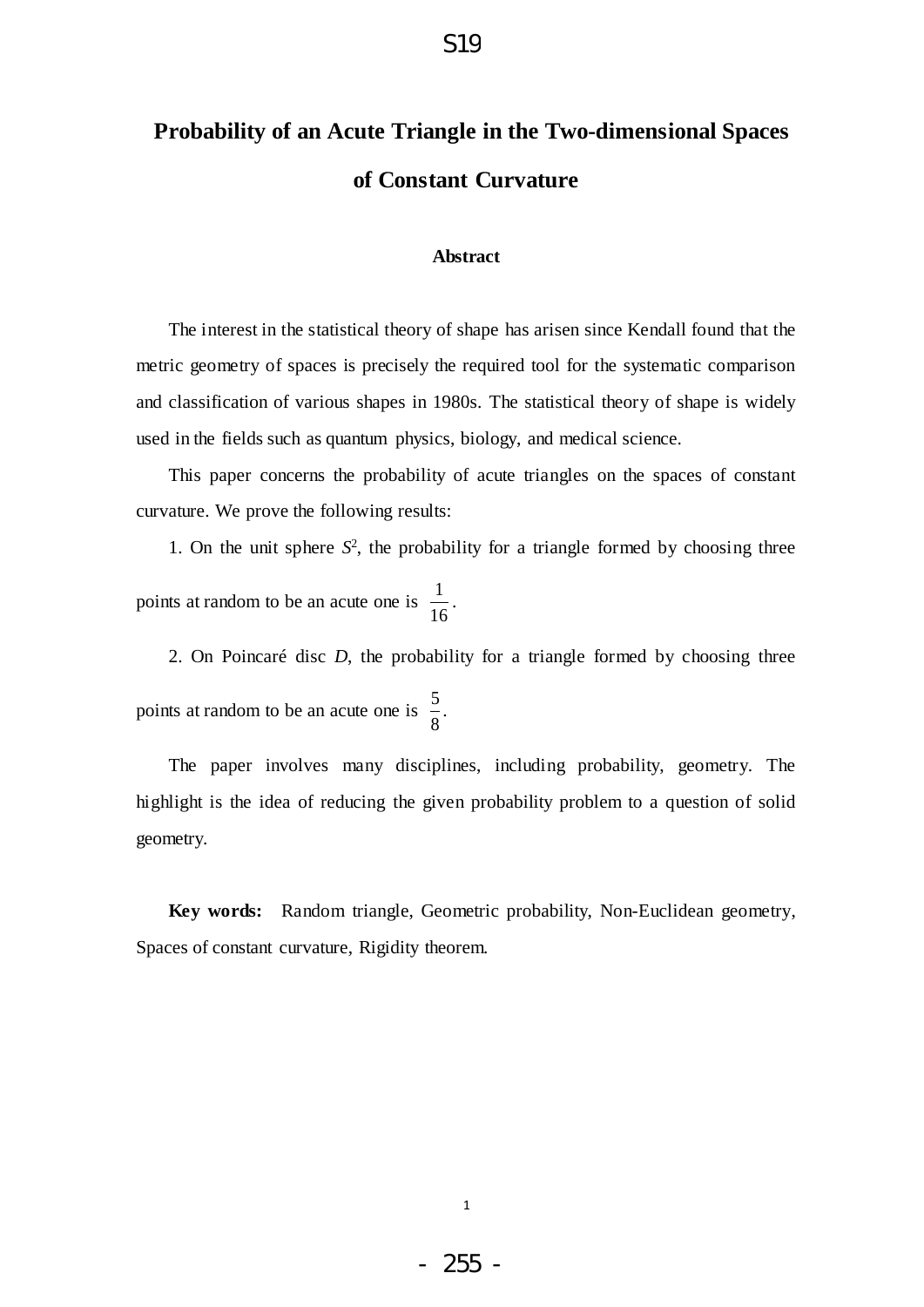# **Probability of an Acute Triangle in the Two-dimensional Spaces of Constant Curvature**

## **§1 Introduction**

The interest in the statistical theory of shape has arisen since Kendall found that the metric geometry of spaces is precisely the required tool for the systematic comparison and classification of various shapes in 1980s. The statistical theory of shape is widely used in the fields such as quantum physics, biology and medical science.  $([1], [2], [3], [4], [6]).$ 

The statistical theory of shape can be traced back from 1893 when Charles Dodgson (Lewis Carroll) proposed the following question.

**Question:** Find the probability that a triangle formed by choosing three points at random on an infinite plane would have an obtuse triangle.

In [5], by introducing the Cartesian coordinates of the three points*,* S. Portnoy argued that the set of triangles can be identified with the six-dimensional Euclidean space  $R^6$ . And the set  $T_o$  of obtuse triangles is a double cone. Also, he claimed that the requirement of taking three points "at random in the plane" can be understood as the induced probability distribution in  $R^6$  being spherically symmetric. Hence, the conditional distribution given the distance from the origin is uniform on the appropriate sphere. S. Portnoy proved the probability of forming obtuse triangle is 3 4 .

This paper concerns the probability of an acute triangles in the two dimensional spaces of constant curvature. By choosing the values of interior angles as coordinates, the set of triangles can be identified with a region *S* in the three-dimensional Euclidean space  $R^3$ . Also, the requirement of taking three points at random in the two-dimensional spaces of constant curvature is understood as the point in the set S uniformly distributed. In this way, we can compute the probability of an acute triangle in the two- dimensional spaces of constant curvature. In particular, in the Euclidean case, we obtain the same result as S. Portnoy.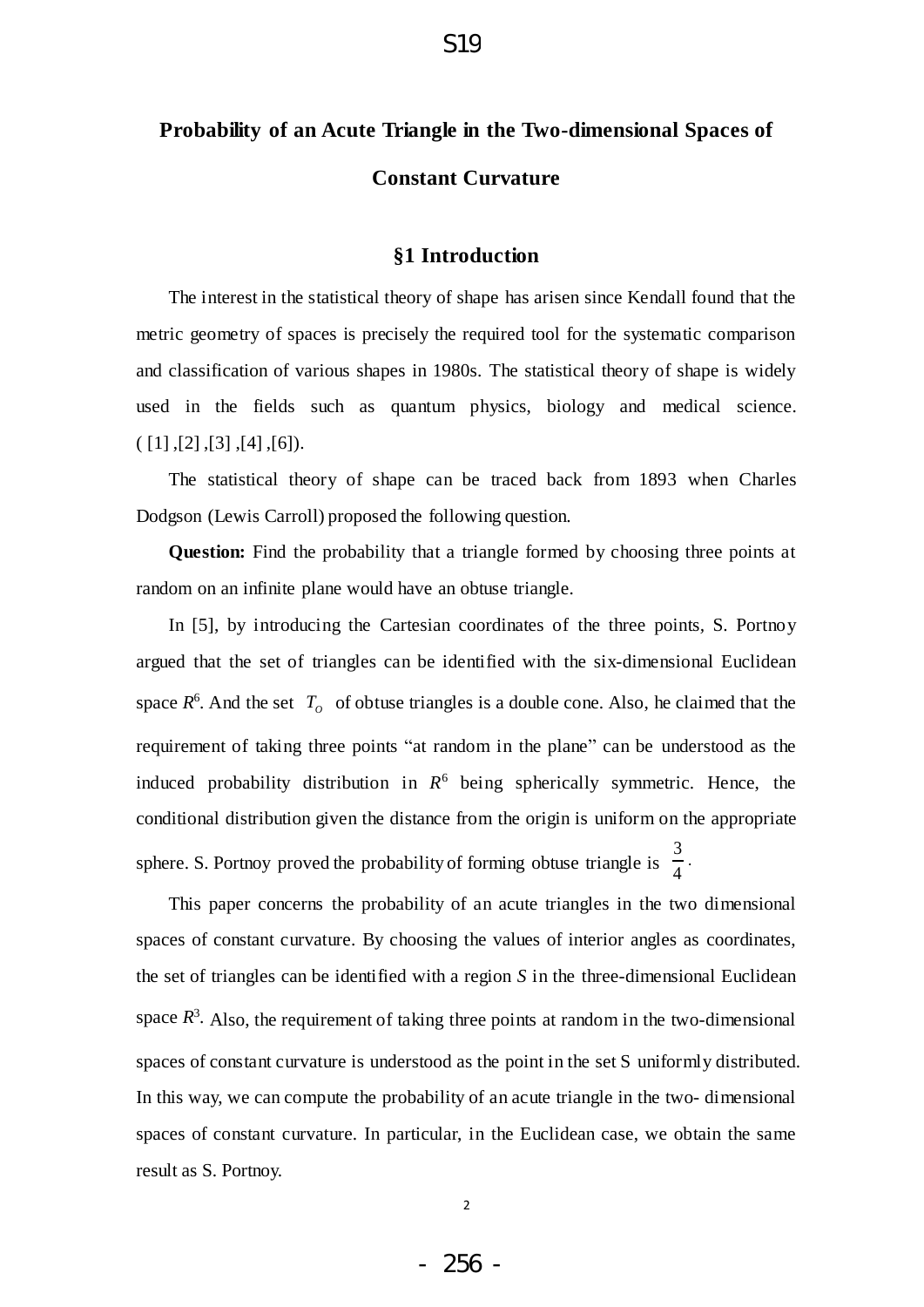## **§2 Preliminary and Main results**

It is well known that Euclidean geometry is based on five postulates. The Euclid's fifth postulate, called "the parallel postulate", can be expressed as follow:

**The parallel postulate:** There is at least one line L and at least one point P not on L, such that one line can be drawn through P coplanar with but not meeting L.

During a long period of time, people attempted to prove that the parallel postulate could be deduced from the other four postulates and found that the parallel postulate is equivalent to the fact that the sum of interior angles of a triangle equals  $\pi$  (represented by radian). In nineteenth century, Gauss, Bolyai, Lobachevsky found that the parallel postulate was independent of the other four postulates. By replacing the fifth postulate with one of the following two postulates while keeping the other four postulates unchanged, the spherical geometry and hyperbolic geometry may be established respectively.

**The parallel postulate in spherical geometry:** Given a line L and a point P not on it, there is no line can be drawn through the point P which is parallel to the given line L (that is, all lines through the point P intersect with the given line L).

**The parallel postulate in hyperbolic geometry:** There is at least one line L and at least one point P, not on L, such that two lines can be drawn through P coplanar with but not meeting L.

The unit sphere in three-dimensional Euclidean space

$$
S^{2} = \{(x, y, z) \in R^{3} | x^{2} + y^{2} + z^{2} = 1 \}
$$

can be regarded as a model of spherical geometry, where lines are defined as great circles (As the shortest distance between two points in a sphere is the inferior great circular arc which is analogue to the fact in Euclidean geometry that the shortest distance between two points is a line segment.)

**Definition 1:** Let *A*, *B*, *C* be three points in the sphere which are not on the same great circle. The side *AB* of the spherical triangle *ABC* is defined to be the inferior great circular arc joining *A* and *B*. The angle  $\angle$  *A* with vertice *A* is defined to be the angle formed by the tangent vectors *AX* and *AY* of the sides *AB* and *AC* respectively. See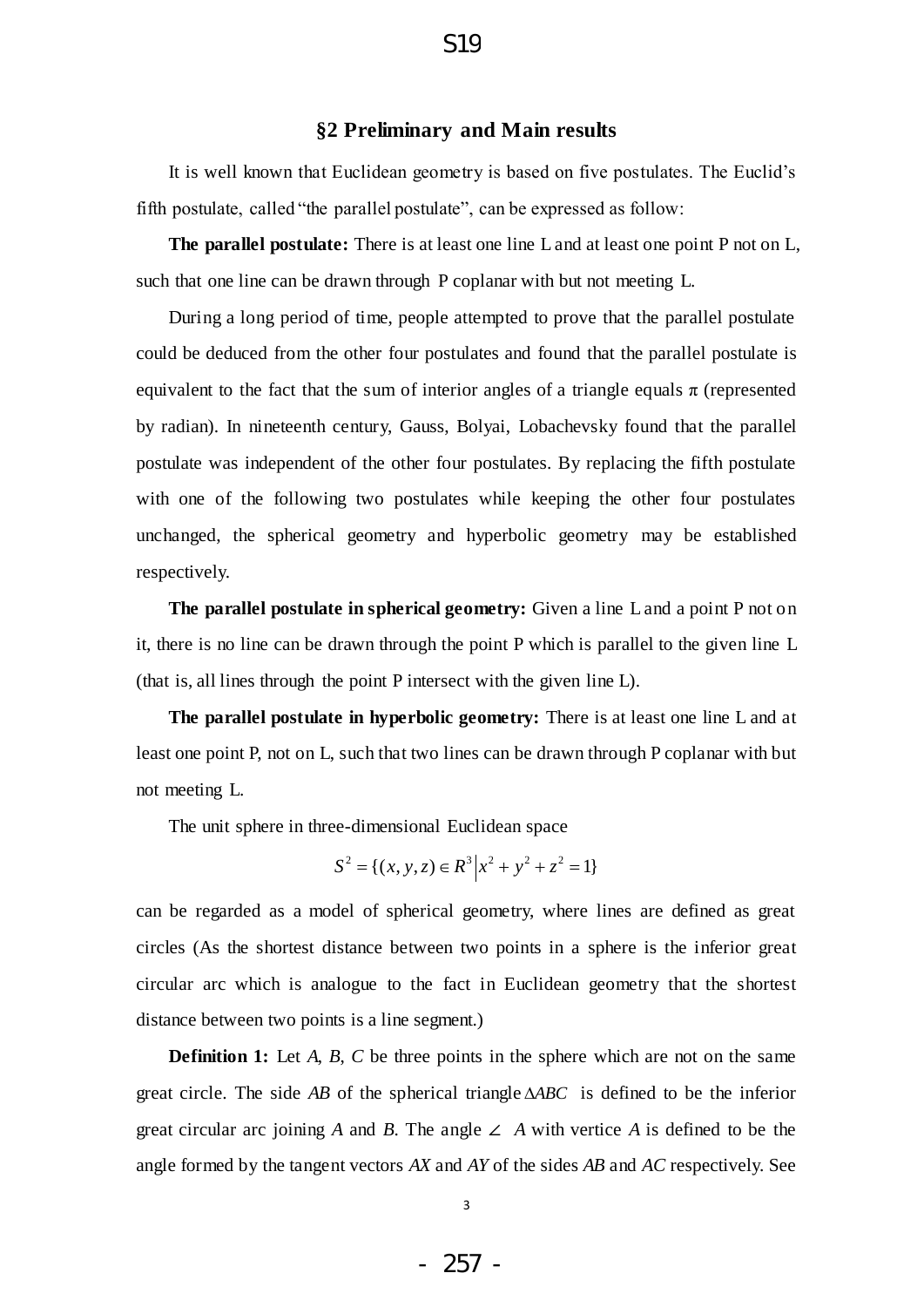Figure 1.



Figure 1

**Definition 2:** The spherical triangle  $\triangle ABC$  is called an acute triangle if  $\angle A$ . ∠*B*、∠*C* are all acute angles.

From the definition of dihedral angle, it is easy to see that ∠ *XAY* is the plane angle <*B-OA-C*> of the dihedral angle *B-OA-C*,

i.e.  $\angle A = \langle B \cdot OA \cdot C \rangle$ .

Similarly, ∠  $B = \langle C \cdot OB \cdot A \rangle$ , ∠  $C = \langle A \cdot OC \cdot B \rangle$ .

Let  $\triangle ABC$  be a spherical triangle in *S*<sup>2</sup> and let  $\angle A = \alpha$ ,  $\angle B = \beta$ ,  $\angle C = \gamma$  (0 <  $\alpha$ ,  $\beta$ ,  $\gamma$  <  $\pi$ ).

Set 
$$
\alpha' = \pi - \alpha
$$
,  $\beta' = \pi - \beta$ ,  $\gamma' = \pi - \gamma$ .

i.e.  $\alpha'$ ,  $\beta'$ ,  $\gamma'$  are the exterior angle of  $\triangle ABC$ . Then by the special case of Gauss-Bonnet Theorem (Theorem 2.10 in [7],) we have<br>  $\alpha' + \beta' + \gamma' + S_{\text{ABC}} = 2\pi \Leftrightarrow \alpha' + \beta' + \gamma' = 2\pi - S_{\text{ABC}} < 2\pi$ 

$$
\alpha' + \beta' + \gamma' + S_{\Delta ABC} = 2\pi \Leftrightarrow \alpha' + \beta' + \gamma' = 2\pi - S_{\Delta ABC} < 2\pi \tag{1}
$$

where  $S_{\triangle ABC}$  is the area of the triangle  $\triangle ABC$ .

Gauss-Bonnet theorem suggests that the spherical triangle is, up to an isometry of the sphere, uniquely determined by its angles. Actually we have the following rigidity theorem:

**Rigidity theorem:** if  $\alpha$ ,  $\beta$ ,  $\gamma$  satisfy the inequalities

$$
\alpha + \beta + \gamma > \pi (\Leftrightarrow \alpha' + \beta' + \gamma' < 2\pi) \tag{2}
$$

$$
-\alpha + \beta + \gamma < \pi \left( \Longleftrightarrow \beta' + \gamma' > \alpha' \right) \tag{3}
$$

$$
\alpha - \beta + \gamma < \pi \left( \Longleftrightarrow \alpha' + \gamma' > \beta' \right) \tag{4}
$$

$$
\alpha + \beta - \gamma < \pi \left( \Longleftrightarrow \alpha' + \beta' > \gamma' \right) \tag{5}
$$

- 258 -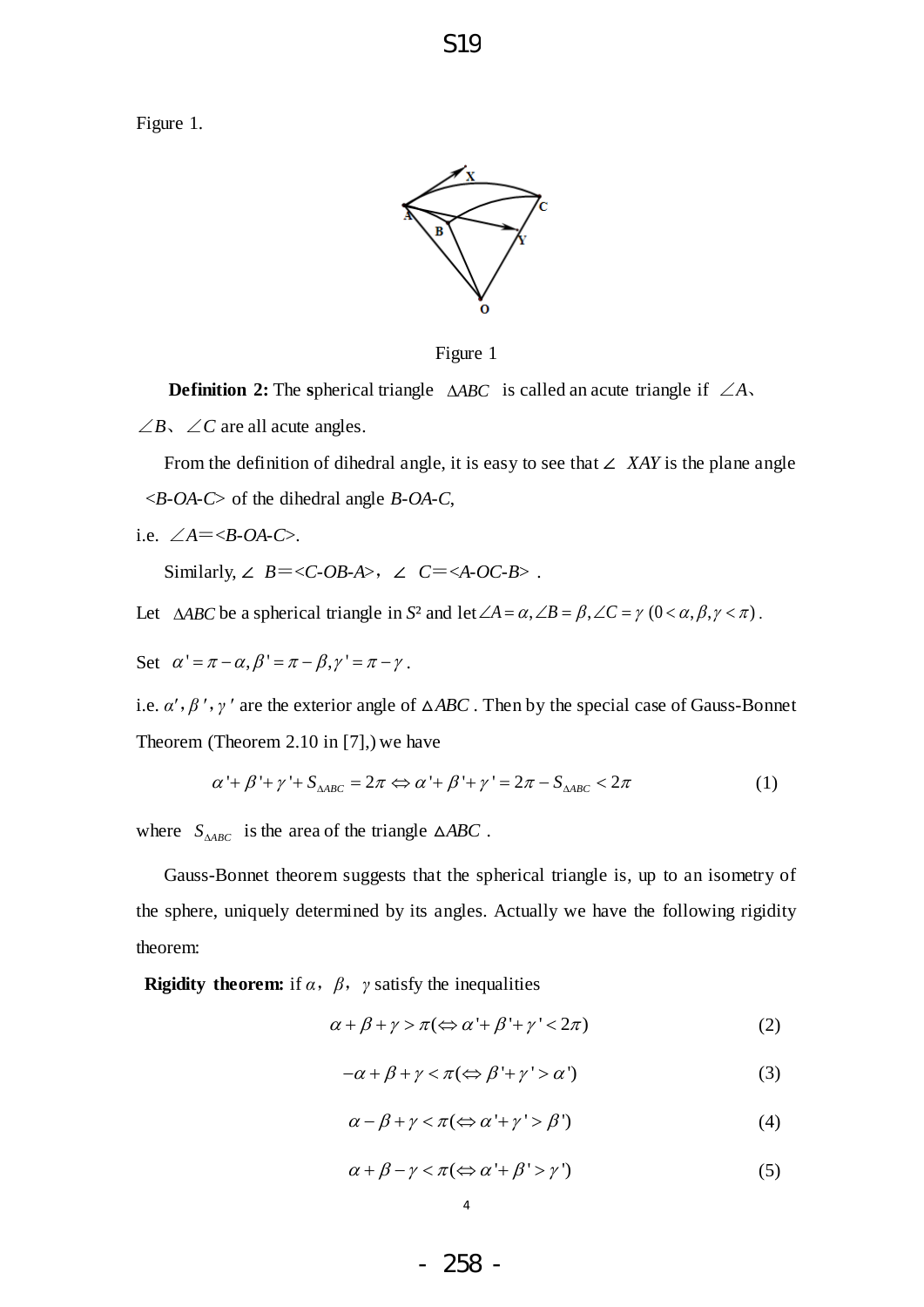Then up to an isometry of the sphere, there exists a unique triangle  $\triangle ABC$  with  $\alpha$ ,  $\beta$ , *γ* as its interior angles.

The above Theorem is stated on page 62, [7], and a proof is indicated on page 66.

For hyperbolic geometry, the unit disc in complex-plane C  

$$
D = \{ z \in C \, \big| \, z \big| < 1 \} = \{ (x, y) \in R^2 \, \big| \, x^2 + y^2 < 1 \}
$$

can be regarded as its model, where "lines" are the diameters of *D* and arcs of circles in *D* that are orthogonal to the unit circle  $\partial D = \{z \in D \mid |z| = 1\}$ . The model is called Poincar é disc.

**Definition 3:** Given three points *A,B,C* in the Poincar é disc which are not on the same line, the side AB of the hyperbolic triangle  $\triangle ABC$  is defined to be the arc of circle in *D* joining *A* and *B* and orthogonal to the unit circle  $\partial D = \{z \in D \mid |z| = 1\}$ . The angle ∠ *A* with vertice *A* is defined to be the angle formed by the tangent vector *AX* and *AY* of the sides *AB* and *AC* respectively. See Figure 2.



Figure 2

**Definition 4:** The hyperbolic triangle  $\triangle ABC$  is called an acute triangle if  $\angle A$ . ∠*B*、∠*C* are all acute angles.

From the special case of Gauss-*B*onnet theorem (Theorem 2.10, [7]), we know that,

$$
(\pi - \alpha) + (\pi - \beta) + (\pi - \gamma) - S_{\text{ABC}} = 2\pi
$$

Hence

$$
\alpha + \beta + \gamma = \pi - S_{\text{AABC}} < \pi \tag{6}
$$

Gauss-Bonnet theorem suggests that the hyperbolic triangle is, up to an isometry of the Poincarédisc, uniquely determined by its angles. Actually we have the following

5

- 259 -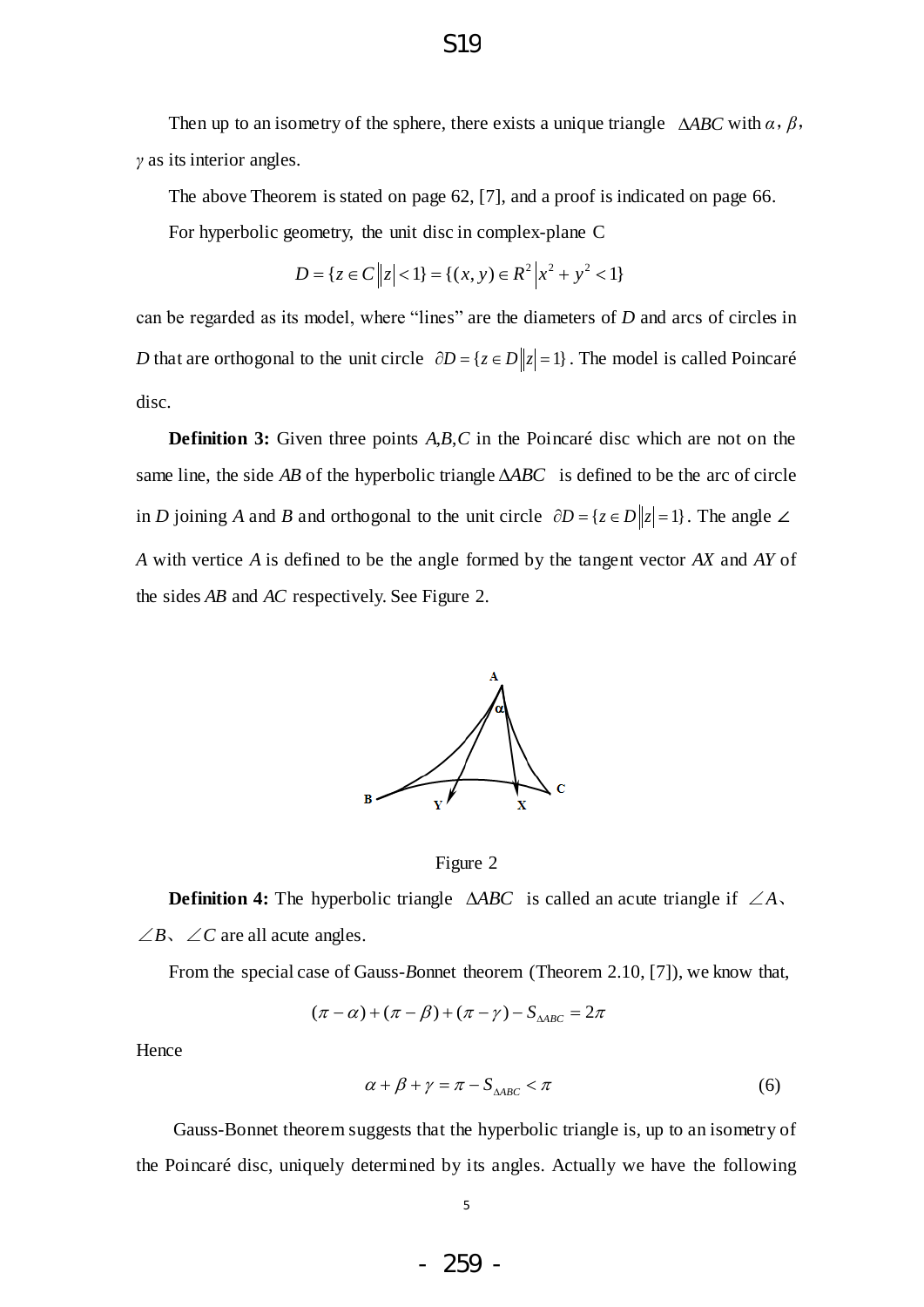rigidity theorem:

**Rigidity theorem:** If  $\alpha$ ,  $\beta$ ,  $\gamma$  satisfy the inequalities,

$$
\begin{cases} \alpha + \beta + \gamma < \pi \\ 0 < \alpha, \beta, \gamma < \pi \end{cases} \tag{7}
$$

Then up to an isometry of the Poincare disc, there exists a unique triangle *ABC* with *α*, *β*,*γ* as its interior angles.





**Note:** The above Theorem is a special case of Theorem 2.8 in [7], where the existence is proved and the proof of uniqueness is indicated on page 66. For reader's convenience, we give a detailed proof here.

**Proof :** For existence, it is sufficient to look for the desired triangle in the class of triangles admitting an inscribed circle. For positive number  $r > 0, \alpha_i > 0, i = 1,2,3$ , consider the quadrilateral  $Q_i$ ,  $i = 1, 2, 3$  as in figure 3:

We need only to prove that there exists  $r > 0$  such that

$$
\sum_{i=1}^{3} \varphi_i = \pi \tag{8}
$$

In fact, if such an  $r>0$  can be found, then the problem is solved: one can simply lay the quadrilaterals  $Q_1, Q_2, Q_3$  one beside the other, successively joining them along the sides equal to *r*, then the resulting triangle is the desired one.

Note that when *r* is small enough,  $Q_i$ ,  $i=1, 2, 3$  can be approximately regarded as the figure in the Euclidean plane. Therefore as  $r\rightarrow 0^+$ ,  $|\varphi_i - (\frac{\pi}{2} - \frac{\alpha_i}{2})| \rightarrow 0$  $P_i - (\frac{\pi}{2} - \frac{\alpha_i}{2})$  $|\varphi_i - (\frac{\pi}{2} - \frac{\alpha_i}{2})| \to 0$ , which implies that

$$
\sum_{i=1}^3 \varphi_i \to \sum_{i=1}^3 (\frac{\pi}{2} - \frac{\alpha_i}{2}) = \frac{1}{2} (3\pi - \sum_{i=1}^3 \alpha_i) > \pi.
$$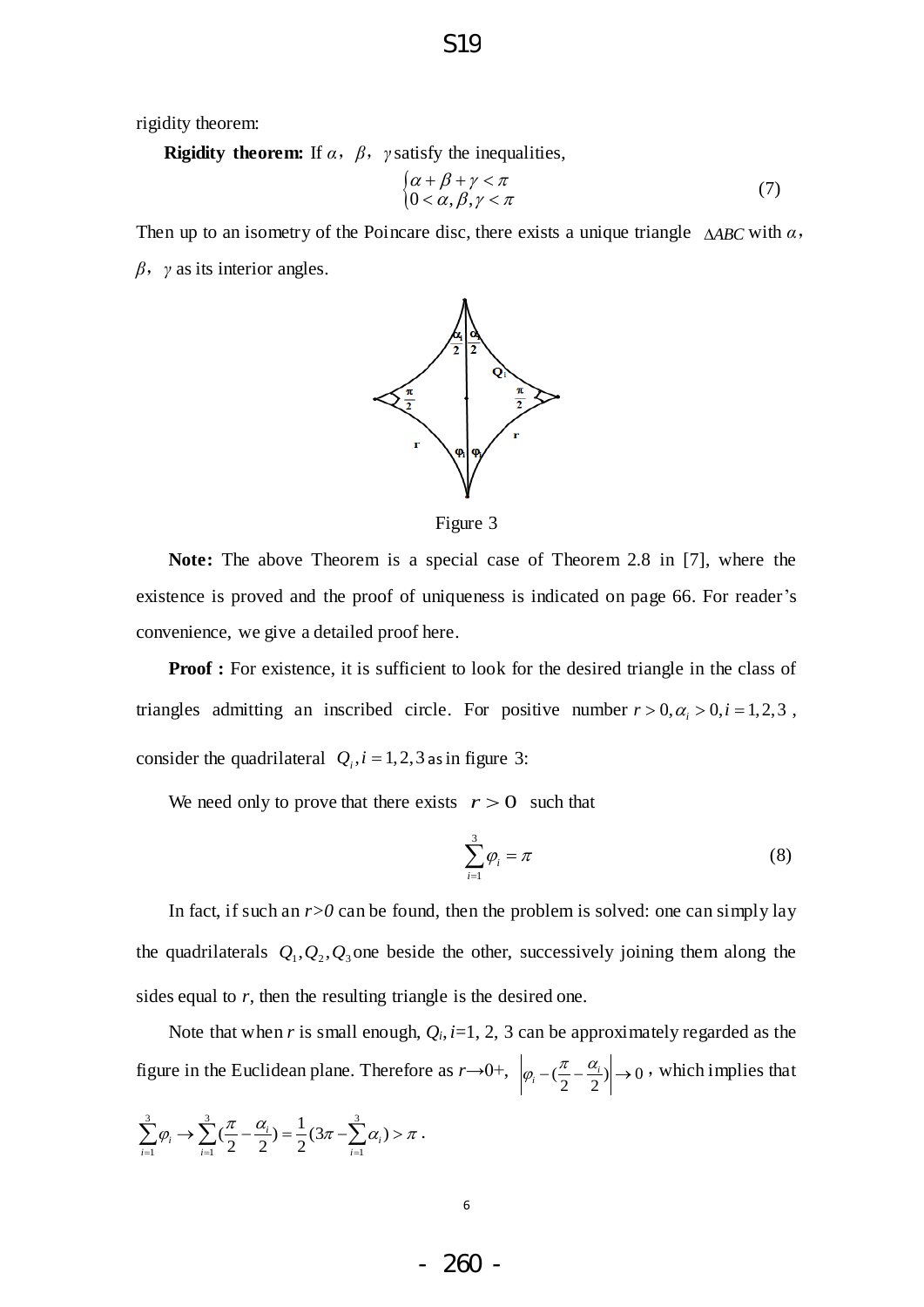On the other hand, as  $r \rightarrow \infty$ ,  $\sum_{i=1}^{3} \varphi_i \rightarrow 0$ .  $\sum_{i=1} \varphi_i \to 0$  $\varphi$  $\sum_{i=1} \varphi_i \rightarrow$ 

Since  $\sum \varphi_i$  is a continuous function of *r*, according to the intermediate value 3 1 *i i*  $\varphi$  $\sum_{i=1}$ 

theorem of continuous function, there exists *r* satisfying  $\sum \varphi_i = \pi$ . 3 1 *i i*  $\varphi_i = \pi$  $\sum_{i=1}^{n} \varphi_i =$ 

This finishes the proof of existence.

The uniqueness in rigidity theorem can be proved as follow:

By the dual cosine theorem of hyperbolic geometry,

$$
\cos \alpha = -\cos \beta \cdot \cos \gamma + \sin \beta \cdot \sin \gamma \cdot \cosh a
$$

We have

$$
\cosh a = \frac{\cos \alpha + \cos \beta \cos \gamma}{\sin \beta \sin \gamma} .
$$

Here *a* is the length of side *BC* in  $\triangle ABC$ , also cosh 2  $a = \frac{e^a + e^{-a}}{2}$  $=\frac{e^a+e^{-a}}{2}$ . Thus  $\cosh a$  is determined by  $\alpha$ ,  $\beta$ ,  $\gamma$ .

Now consider the function  $f(x)$ 2  $f(x) = \frac{e^{x} + e^{-x}}{2}$ , we have  $f'(x)$ 2  $f'(x) = \frac{e^x - e^{-x}}{2}$ . When  $x > 0$ ,

 $f'(x) > 0$ , hence  $f(x)$  is monotonic increasing in  $(0, +\infty)$ . As a consequence, *a* is uniquely determined by cosh*a* .

Similarly, *b*,*c* is uniquely determined. Therefore sides *a*,*b*,*c* of hyperbolic triangle can be uniquely determined by *α*,*β*,*γ* .

Next we prove the triangle is uniquely determined up to isometry. By Cosine Law in hyperbolic geometry: cosh  $a = \cosh b \cdot \cosh c - \sinh b \cdot \sinh c \cdot \cos \alpha$  (9)

$$
\cosh a = \cosh b \cdot \cosh c - \sinh b \cdot \sinh c \cdot \cos a \tag{9}
$$

We have, for fixed  $b$ ,  $c>0$ ,  $\cosh a$  is monotonically increasing. Hence for fixed  $a$ ,  $b$ ,  $c>0$ , there exists a unique angle  $\alpha$  satisfying (9). As a consequence,  $\triangle ABC$  is uniquely determined up to isometry.

The uniqueness is proved.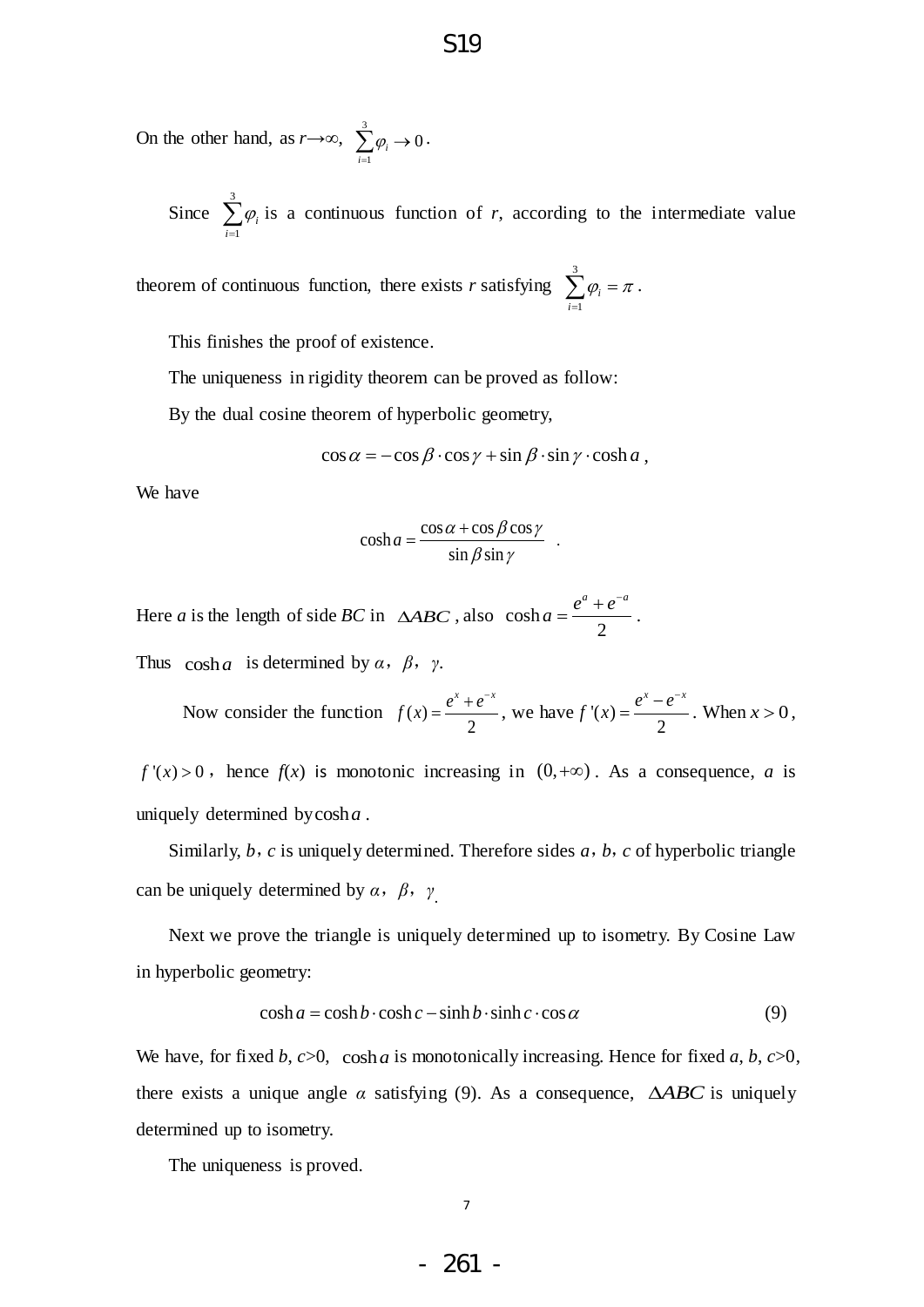From the viewpoint of differential geometry, Euclidean plane  $E^2$ , unit sphere  $S^2$ in three-dimensional Euclidean space and the Poincaré disc (endowed with suitable metric) have Gaussian curvature  $0, +1$ ,  $-1$  respectively. So they are generally called two-dimensional spaces of constant curvature.

The following special case of Toponogov's triangle comparison theorem in Riemannian geometry is intuitively clear.

#### **Toponogov's triangle comparison theorem (Special Case)**

Given *a*, *b*,  $c > 0$ , Let T<sub>1</sub>, T<sub>2</sub>, T<sub>3</sub> be the triangles with side lengths *a*, *b*, *c* in  $S^2$ ,  $E^2$  and *D* respectively, and let  $A_1$ ,  $B_1$ ,  $C_1$ ,  $A_2$ ,  $B_2$ ,  $C_2$ ,  $A_3$ ,  $B_3$ ,  $C_3$  be the corresponding angles, then we have

$$
A_1>A_2>A_3
$$
  

$$
B_1>B_2>B_3
$$
  

$$
C_1>C_2>C_3
$$



Figure 4

By the above theorem, it is reasonable to claim the following.

The probability of acute triangles in the Euclidean plane  $E^2$  is greater than that of acute triangles in unit Sphere *S* 2 , while less than that of acute triangles in Poincaré disc.

We verify the above claim and calculate the corresponding probability of an acute triangle. More precisely, we have the following:

#### **Main Results**

1. On the unit sphere  $S^2$ , the probability for a triangle formed by choosing three points at random to be an acute one is  $\frac{1}{16}$ . 16

2. On Poincaré disc *D*, the probability for a triangle formed by choosing three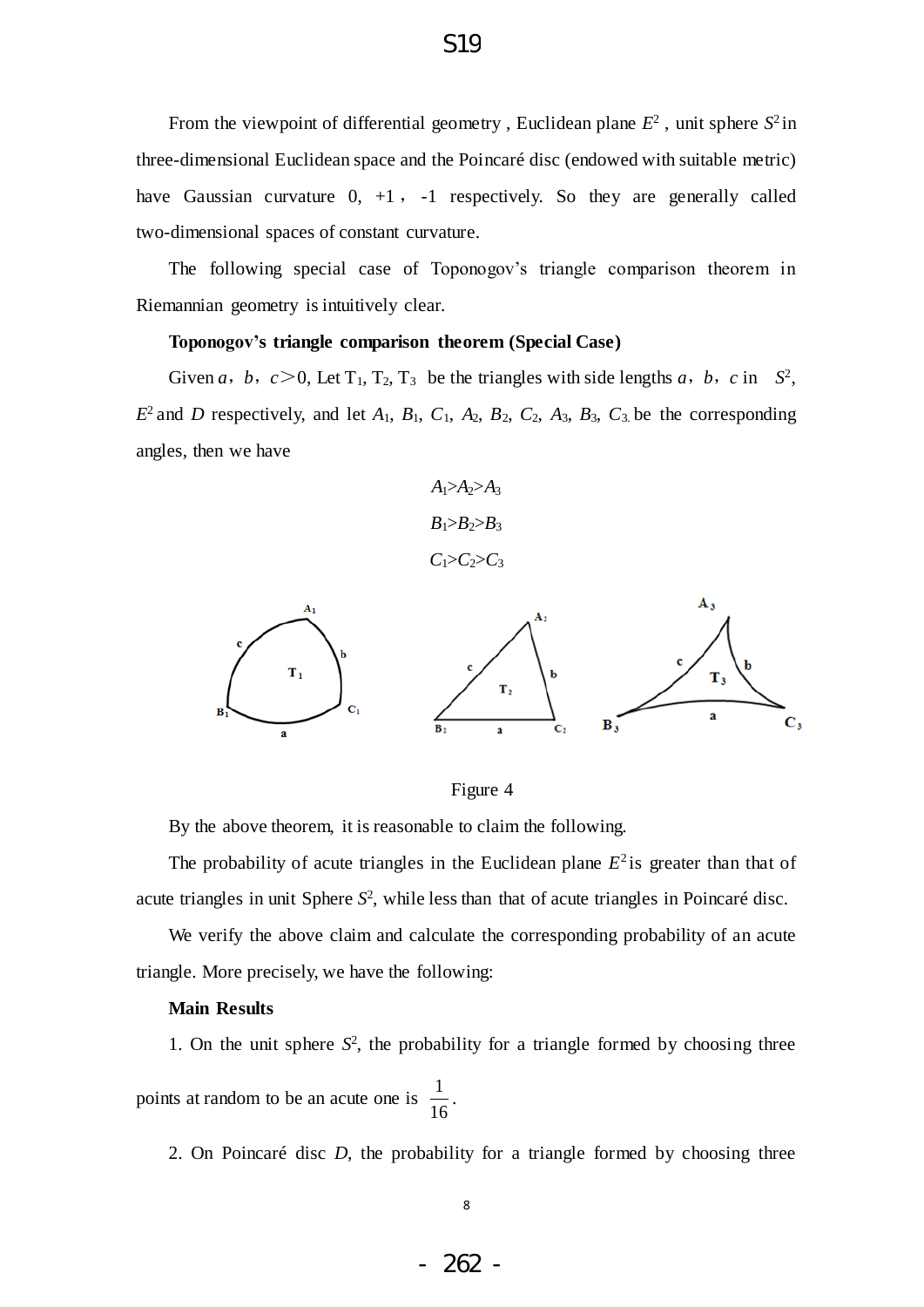points at random to be an acute one is  $\frac{5}{3}$ . 8

#### **§3 Proof of the Main Results**

**3.1** Consider first the Euclidean plane  $E^2$ , in this case the Gaussian curvature K=0. Assuming  $\triangle ABC$  is a random triangle in  $E^2$ , and  $\angle A = \alpha$ ,  $\angle B = \beta$ ,  $\angle C = \gamma$  (0< $\alpha$ ,  $\beta$ ,  $\gamma \lt \pi$ , then



#### Figure 5

Taking  $\alpha$ ,  $\beta$ ,  $\gamma$  as Cartesian coordinates, as shown in figure 5. Since  $\triangle ABC$  is randomly chosen on *E*<sup>2</sup>, we may assume the points with coordinates  $(\alpha, \beta, \gamma)$  is uniformly distributed in the region determined by (10), which corresponds to the set of Euclidean triangles.

The necessary and sufficient condition for  $\triangle ABC$  to be an acute triangle is:

$$
\begin{cases} \alpha + \beta + \gamma = \pi \\ 0 < \alpha, \beta, \gamma < \frac{\pi}{2} \end{cases} \tag{11}
$$

(11) corresponds to  $\Delta G_1 H_1 I_1$  in figure 5, which is obtained by cutting the cube *OD*<sub>1</sub>*G*<sub>1</sub>*E*<sub>1</sub>-*F*<sub>1</sub>*H*<sub>1</sub>*J*<sub>1</sub>*I*<sub>1</sub> by the triangle Δ*A*<sub>1</sub>*B*<sub>1</sub>*C*<sub>1</sub>. Since *α*, *β*, *γ* obeys uniform distribution in  $\Delta A_1 B_1 C_1$ , therefore,

$$
P(\triangle ABC \text{ is an acute triangle}) = \frac{S_{\triangle G_1 H_1 I_1}}{S_{\triangle A_1 B_1 C_1}} = \frac{1}{4}.
$$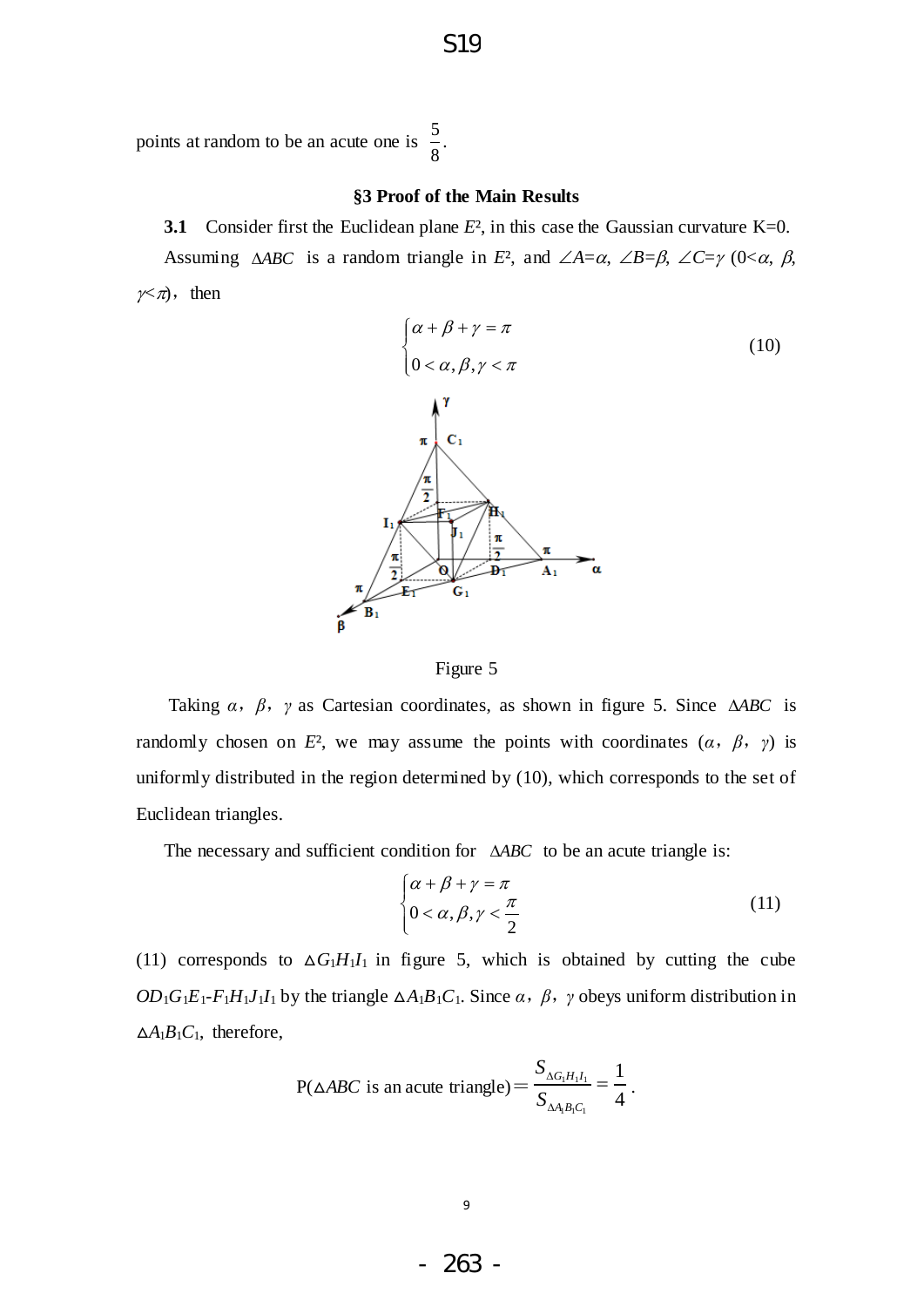**3.2** Next, we consider the unit Sphere  $S^2$ , in this case the Gaussian curvature  $K=1$ .

As in Section 2, let  $\alpha', \beta', \gamma'$  be the exterior angles of the triangle  $\triangle ABC$ .

Since  $0<\alpha$ ,  $\beta$ ,  $\nsim \pi$ , we have  $0<\alpha'$ ,  $\beta'$ ,  $\gamma' < \pi$ .

Taking  $\alpha'$ ,  $\beta'$ ,  $\gamma'$  as Cartesian coordinates, as in figure 6:



Figure 6

where  $D_2$ ,  $E_2$ ,  $F_2$  are midpoints of  $G_2H_2$ ,  $G_2I_2$ ,  $H_2I_2$  respectively.

Since  $\triangle ABC$  is randomly chosen on  $S^2$ , we may assume the points with coordinates  $(\alpha, \beta, \gamma)$  is uniformly distributed in the region determined by (2)-(5), which corresponds to the set of spherical triangles.

The region determined by (2)~(5) is the interior of the tetrahedron  $O-I_2G_2H_2$ , which can be obtained from the cube  $OA_2G_2B_2-C_2H_2J_2I_2$  by eliminating the tetrahedra  $C_2$ - $OI_2H_2$ ,  $A_2$ - $OG_2H_2$ ,  $B_2$ - $OG_2I_2$ ,  $J_2$ - $I_2G_2H_2$ , as shown in Figure 6.

Hence the volume of the tetrahedron  $O-I_2G_2H_2$  can be computed as

Hence the volume of the tetrahedron *O-I*<sub>2</sub>*G*<sub>2</sub>*H*<sub>2</sub> can be computed as  
\n
$$
V_{O-I_2G_2H_2} = V_{OA_2G_2B_2-C_2H_2J_2I_2} - (V_{A_2-OG_2H_2} + V_{B_2-OG_2I_2} + V_{C_2-OI_2H_2} + V_{J_2-I_2G_2H_2})
$$
\n
$$
= \pi^3 - 4 \times \frac{1}{3} \times \frac{\pi^2}{2} \times \pi
$$
\n
$$
= \frac{\pi^3}{3}
$$

Note that the triangle  $\triangle ABC$  is an acute one if and only if  $\frac{\pi}{2} < \alpha', \beta', \gamma' < \pi$ . The region determined by (2)-(5) and the condition  $\frac{\pi}{2} < \alpha', \beta', \gamma' < \pi$  is the intersection of 2  $\frac{\pi}{2}$  <  $\alpha$ ',  $\beta$ ',  $\gamma$ ' <  $\pi$ . 2  $\frac{\pi}{2} < \alpha', \beta', \gamma' < \pi$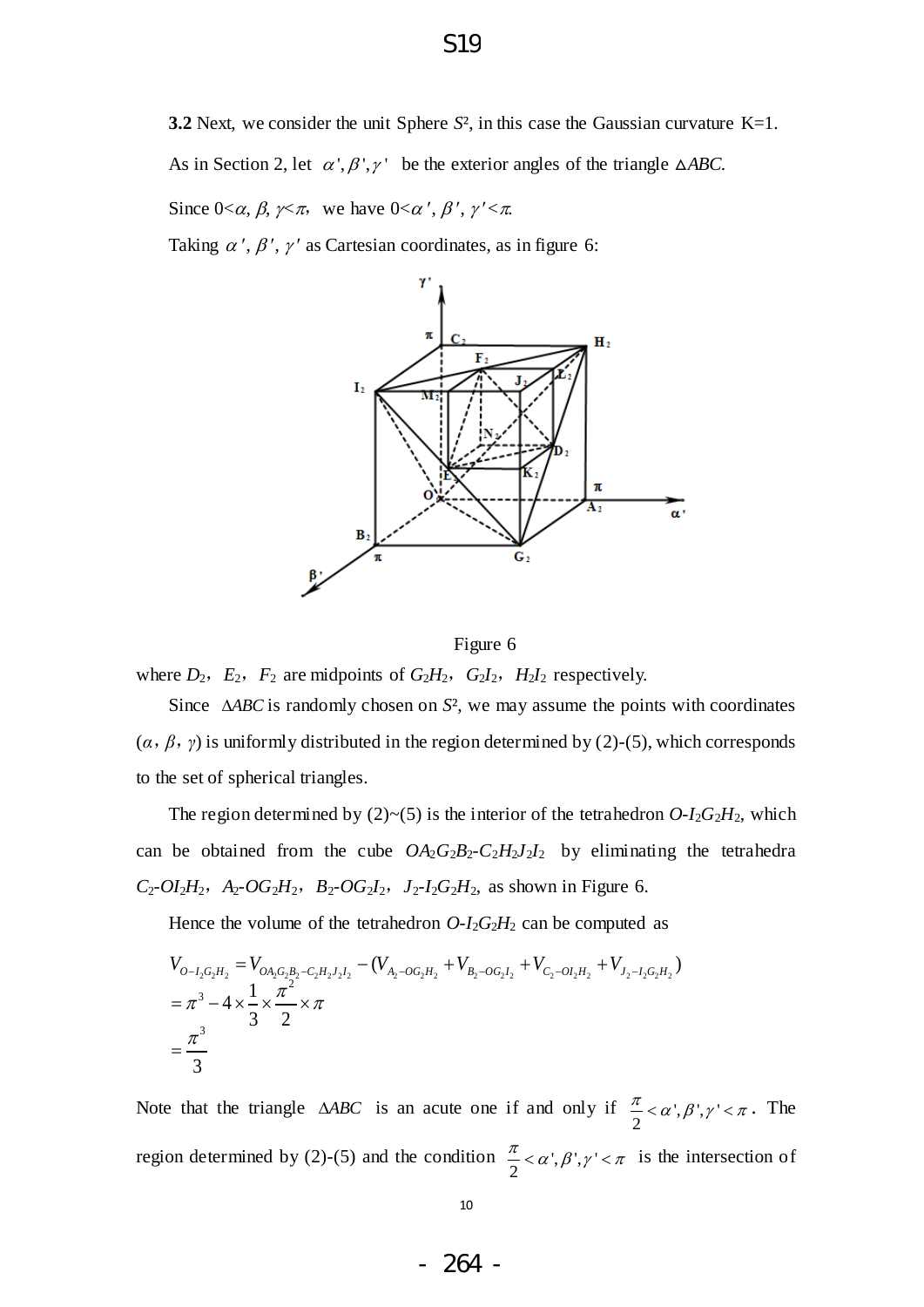the cube  $N_2D_2K_2E_2-F_2L_2J_2M_2$  and the tetrahedron  $O-I_2G_2H_2$ , which is also a tetrahedron  $N_2$ - $D_2E_2F_2$ . The volume of the tetrahedron  $N_2$ - $D_2E_2F_2$  is

$$
V_{N_2 - D_2 E_2 F_2} = \frac{1}{3} \times \frac{(\frac{\pi}{2})^2}{2} \times \frac{\pi}{2} = \frac{\pi^3}{48}
$$

and

$$
P(\triangle ABC \text{ is an acute triangle}) = \frac{V_{N_2 - D_2 E_2 F_2}}{V_{O - I_2 G_2 H_2}} = \frac{1}{16}.
$$

**3.3** Finally, we consider the Poincarédisc D, in this case the Gaussian curvature K= -1

Let  $\triangle ABC$  be a random triangle on  $\Pi^2$ , and let  $\angle A = \alpha$ ,  $\angle B = \beta$ ,  $\angle C = \gamma$  (0< $\alpha$ ,  $\beta$ ,  $\gamma < \pi$ ). Taking  $\alpha, \beta, \gamma$  as Cartesian coordinates, as shown in figure 7:



Figure 7

In figure 7, the region determined by (7) is the interior of tetrahedron  $O$ - $A_3B_3C_3$ .

Note that the triangle  $\triangle ABC$  is an acute one if and only if  $0 < \alpha, \beta, \gamma < \frac{\pi}{2}$ . 2  $<\alpha, \beta, \gamma < \frac{\pi}{2}$ 

The region determined by (7) and the condition  $0 < \alpha, \beta, \gamma < \frac{\pi}{2}$  is the intersection T of the cube  $OG_3D_3H_3-I_3E_3J_3F_3$  and the tetrahedron  $O-A_3B_3C_3$ . Note that T can be obtained from the cube  $OG_3D_3H_3-I_3E_3J_3F_3$  by eliminating the tetrahedron  $J_3-E_3D_3F_3$ . The volumes of the tetrahedron  $O$ - $A_3B_3C_3$  and T can be computed as: 2  $<\alpha, \beta, \gamma < \frac{\pi}{2}$ 

$$
V_{O-{\rm A}3{\rm B}3{\rm C}3} = \frac{1}{3} \times \frac{\pi^2}{2} \times \pi = \frac{\pi^3}{6} ,
$$

- 265 -